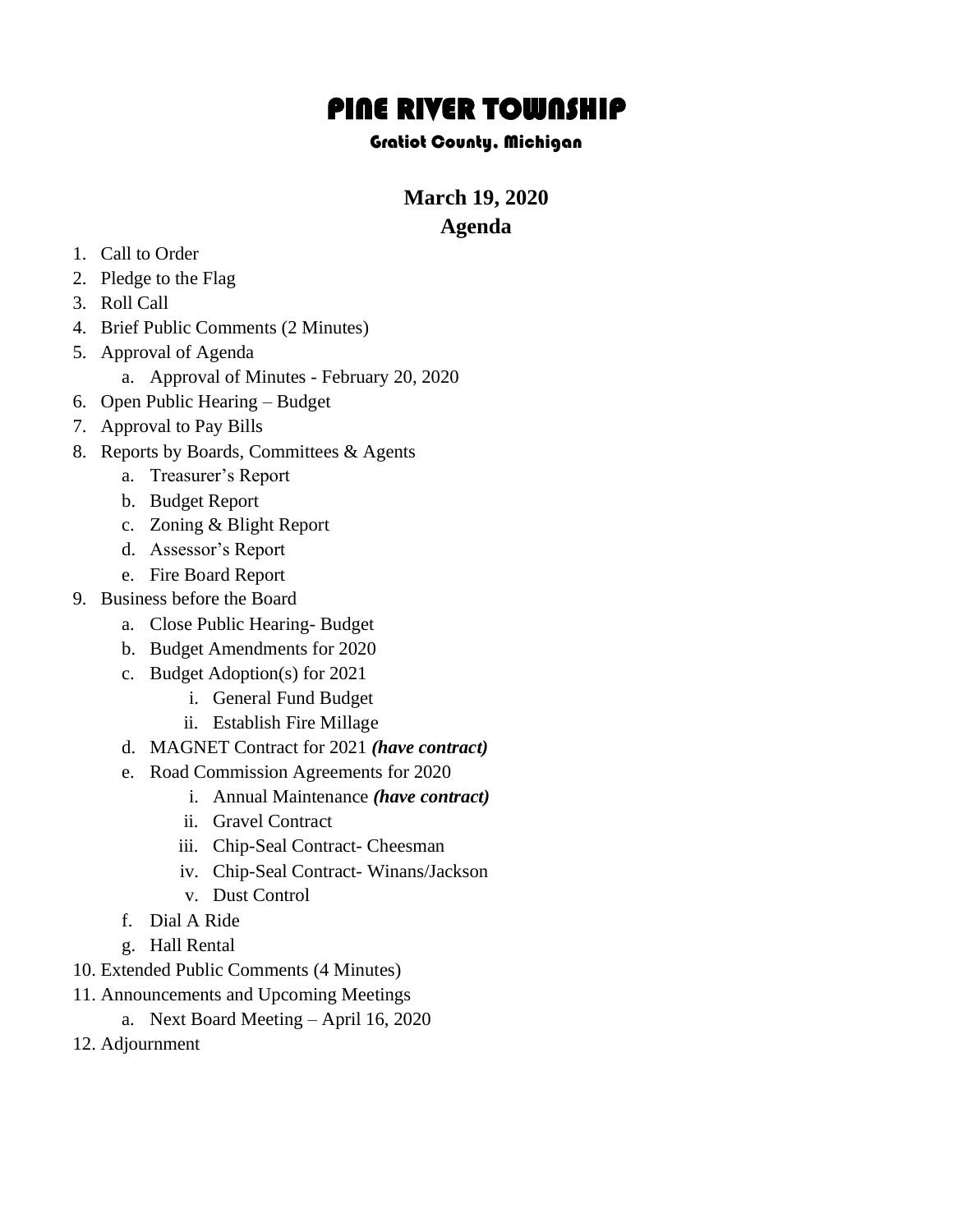# **MINUTES OF THE PINE RIVER TOWNSHIP BOARD MONTHLY MEETING MARCH 19, 2020**

- 1) The regular monthly meeting of the Pine River Township Board was called to order at 7:00 P.M. by Supervisor Beeson at the Township Hall.
- 2) Pledge the flag: The board and the public said the pledge to the flag.
- 3) Roll Call: Baker: present, Best: absent, Moeggenborg: present, Beeson: present, Whitmore: present. (4) Board members present, (1) absent.
- 4) Brief Public comments (2 minutes):

a) Brett Baublitz explained the extent the Alma Department of Transportation is doing to get a county-wide millage for transportation.

5) Approve the Agenda:

a) Motion by Moeggenborg: second by Baker: to approve the agenda with the changes of 9eiii from "Cheesman" to "Jerome," 9eiv change from "Chip-Seal Contract – Winans/Jackson" to "Project 9112192 – Adams Culvert," and add line items 9vi and 9h. All present board members approved. Motion carried 4-0.

- 6) Open Public Hearing Budget:
	- a) Beeson opened the Public Hearing at 7:22PM.
- 7) Approve the Minutes:

a) Motion by Baker: second by Moeggenborg: to approve the Regular Meeting Minutes of February 20, 2020, as presented. All present board members approved. Motion carried 4-0.

8) Approval to Pay Bills:

a) Motion made by Baker: second by Moeggenborg: to pay bills as presented in the amount of \$23,555.75. All present board members approved. Motion carried 4-0.

- 9) Reports by Boards, Committees & Agents
	- a) Treasurers Report Discussion: Board Reviewed, Bank Reconciliations have been received and reviewed by all present. Placed on file.
	- b) Budget Report Discussion: report placed on file.
	- c) Zoning & Blight Officer on file
	- d) Assessor Report no report
	- e) Fire Services no report
- 10) Business before the Board
	- a) Close Public Hearing Budget
		- i) Beeson closed Hearing at 7:36PM
	- b) Budget Amendments for 2020 i) See Appendix A to these Minutes.
	- c) Budget Adoption(s) for 2021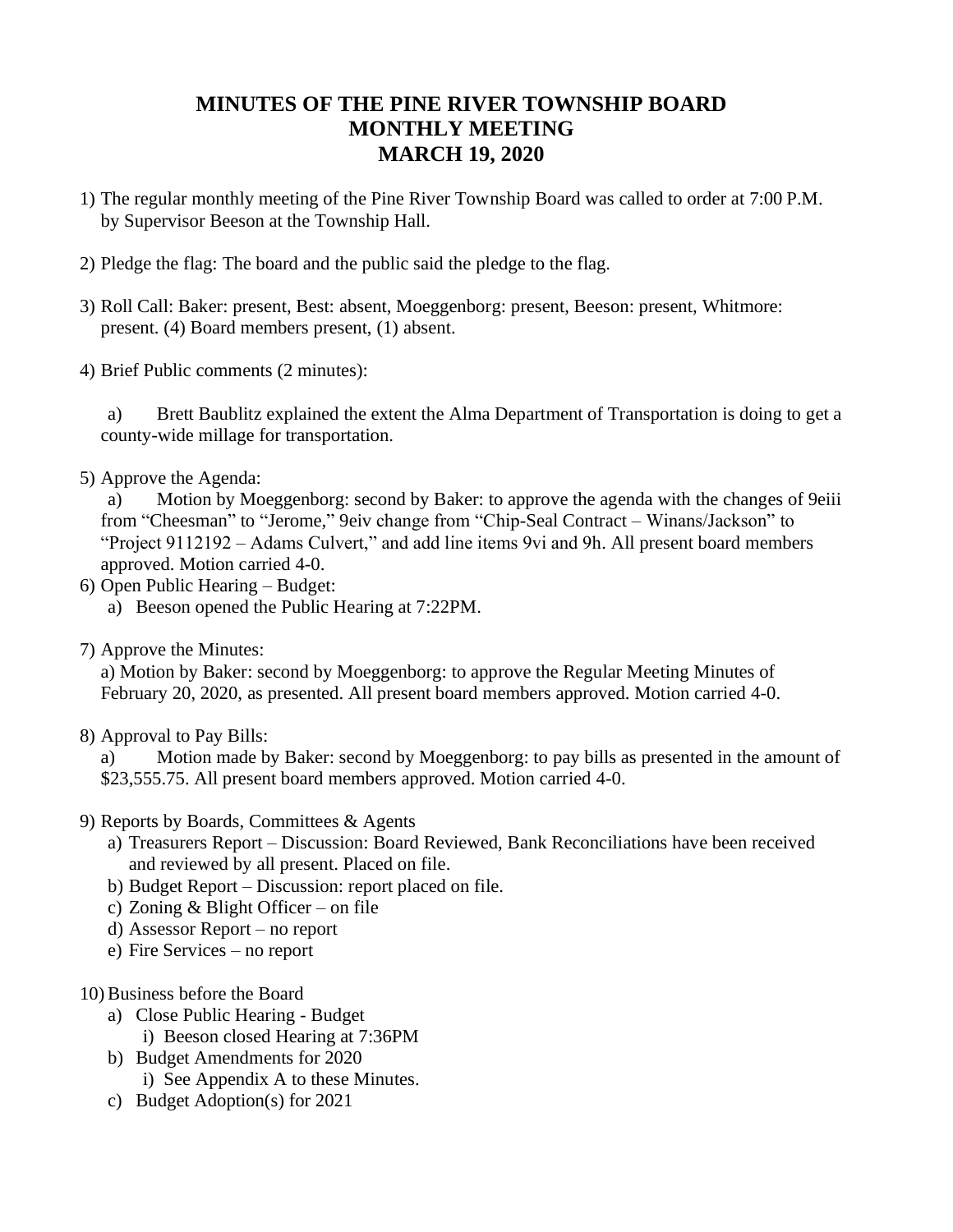i) General Fund Budget

(1) Motion made by Baker: support by Whitmore: to approve General Fund Budget as presented. All present board members approved. Motion carried 4-0.

ii) Establish Fire Millage

(1) Motion made by Whitmore: support by Moeggenborg: to approve Fire Fund Millage Rate for Fiscal Year 2021 of 1.00 mils. All present board members approved. Motion carried 4-0.

d) MAGNET Contract for 2021

e) Road Commission Agreements for 2020

i) Annual Maintenance

(1) Motion made by Baker: support by Moeggenborg: to approve contract for annual maintenance of \$3343,65. All present board members approved. Motion carried 4-0.

ii) Gravel Contract

(1) Motion made by Baker: support by Moeggenborg: to approve contract for gravel in the amount of \$47,770.80. All present board members approved. Motion carried 4-0.

iii) Chip-Seal Contract - Jerome

(1) Motion made by Baker: support by Moeggenborg: to approve Chip-Seal contract for Jerome Road of \$13,500.00. All present board members approved. Motion carried 4-0.

iv) Project #9112192 – Adams Culvert

(1) Motion made by Baker: support by Moeggenborg: to approve contract for culvert on Adams Road for \$23,900. All present board members approved. Motion carried 4-0.

v) Dust Control

(1) Motion made by Baker: support by Moeggenborg: to approve contract for dust control for \$19262.64. All present board members approved. Motion carried 4-0.

vi) Berea Double Chip-Seal

(1) Motion made by Baker: support by Moeggenborg: to approve Berea project of Double Chip-Seal of \$18,355. All present board members approved. Motion carried 4-0.

f) Dial-A-Ride

i) Motion made by Baker: support by Moeggenborg: to approve 6 year millage of .96 mils to be sent to the voters in August 2020. All present board members approved. Motion carried 4-0.

g) Hall Rental

i) Agree to have all rentals canceled during this time due to COVID-19.

h) Green Side Up

i) Renewal of contract for total of \$1395.00. Reviewed one season of cemetery, \$279 two times at Hall, and \$64/hr for trim (renewed from last year).

#### 11) Extended Public Comments (4 Minutes)

a) Chuck Murphy reported that airport cannot be closed as it is too expensive to do; report in 30 days; courthouse closed, but business is still having to be done; offered for Board to review County Audit

12) Announcements and Upcoming Meeting

a) None.